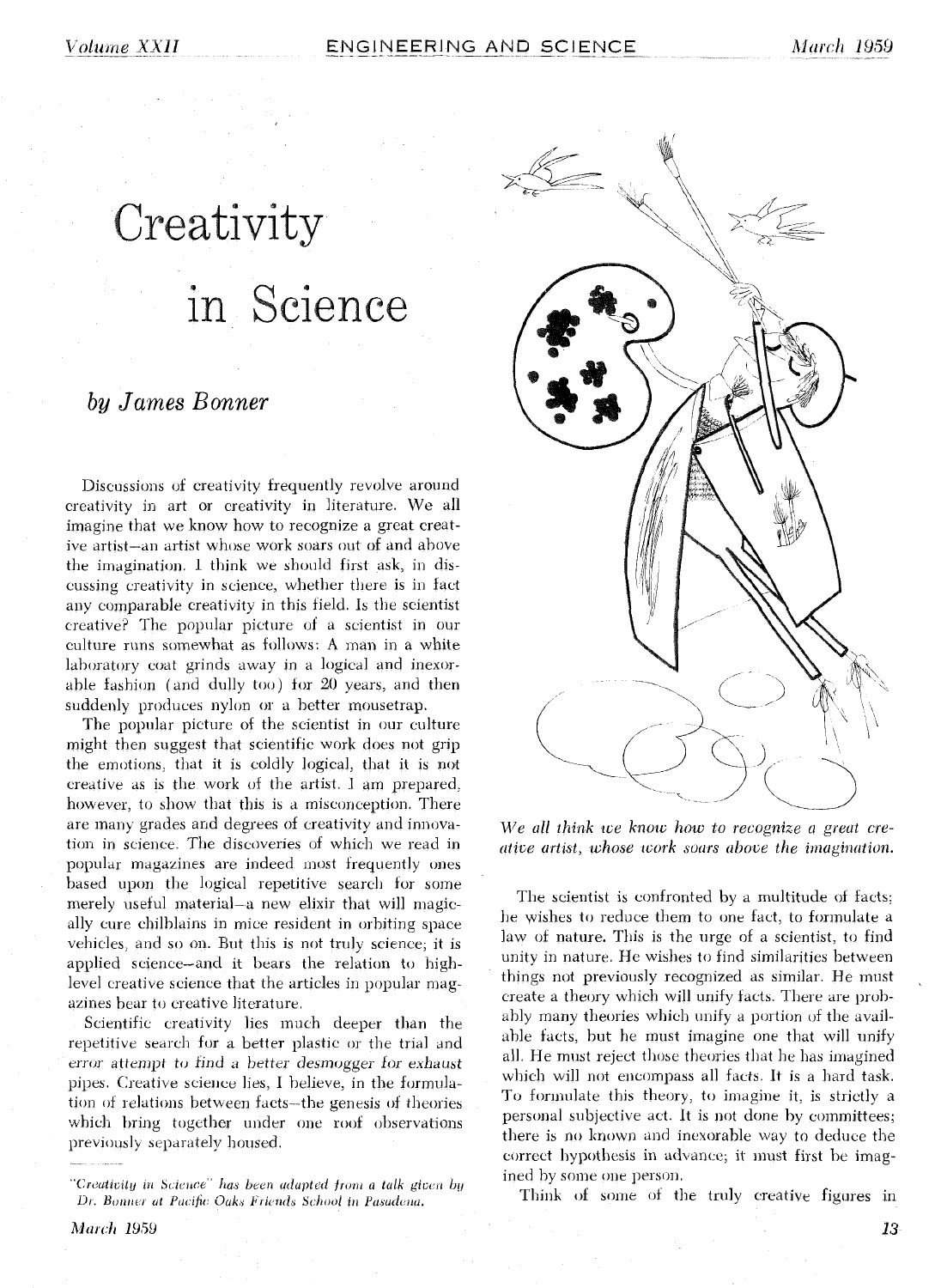science-Darwin, for example. Darwin's creative unifying act was to see relatedness in all creatures, relatedness by evolution. No relatedness between the earth's living things had previously been imagined merely an almost infinite number of differences.

Or think of Niels Bohr and his atom, imagined strictly ad hoc to relate the thousands and thousands of spectral lines described as miscellaneous facts by physicists for over a hundred years. Each of these new innovations represented a gigantic new concept, personally conceived and brought to test in the same sense that a creative work of art is personally imagined and brought to light.

There is another characteristic of the creative scientific act which may often, although not always, be perceived. This is the fact that it involves discarding what is generally accepted, in pruning away dogma, as a basis for a new and more general unifying concept. Take Darwin again: He had first to discard the accepted fact that each species is individually created by the creator. This is in a sense a unifying concept, and one generally acceptable and accepted in Darwin's time. Before Darwin could proceed to imagine a new and more unifying concept—namely, that species evolve from common ancestors and that creation therefore occurred but once-he had to discard the accepted view. A creative scientist, then, has to have the strength to question what is presently accepted, to turn things topsy-turvy as a part of his creative synthesis.

What I have said about a few major examples of scientific creativity is also true for less spectacular examples. For there is a complete spectrum of creativity, from acts such as those of Darwin and Bohr, down to the man who imagines how to reconcile today's laboratory results with yesterday's different ones. We see creativity in the scientist at work each and every day; some days are merely more creative than others.

Finally, I may note that I assume that the urge to unify, to bring relatedness where none was found before, is a basic urge and drive for the scientific person. I do not know that this is true, but I suspect strongly that it is. I suspect that the desire to unify and understand is a basic part of man's emotional arrangements.

## The evolution of a creative scientist

Let us now consider some of the things that may be observed during the process by which a young person emerges as a creative scientist. I will take for my study what happens in the course of graduate education. Each fall we bring into our biology group at Caltech a dozen or so young men and women, all with fresh Bachelor's degrees. These are new graduate students. They have spent four years in college and twelve years in school before college. They are full of facts. They are full of learning. But with rare exceptions they exhibit no evident qualities of the creative scientist. Let us, however, observe them two or three years later. Many of these same young people will be creative scientists. They will be daily formulating and testing new and often highly original concepts. They reveal their work to the world in print and with great assurance. Some will be guiding others along the same path. It is truly a heart-warming process to follow.

Surely these young people were creative in some respect before they entered graduate school, but it had not made itself manifest in any obvious scientific way. One might conclude that all that has been happening in graduate school is that they have been taught-*trained* is a popular word-to use a new art form, that of science.

## Finding a subject

But I think that this would be misleading and that the facts go deeper. During the course of graduate education these students have had but few formal courses. They know some new facts, to be sure, but they are not gaining facts at the rate that they did in their undergraduate years. There is, however, one obvious thing that has happened, and that happens to every scientist who becomes a creative practitioner. Let us watch a new graduate student. He browses around; he looks at many subjects; he talks to many people; and suddenly one day he finds a subject which really sends him, one that grips his emotions for reasons he doesn't understand but doesn't think about. He takes hold of this subject, he wants to find out all about it; he reads about it in the literature; he thinks about it; he dreams about it; he works on it.

I have seen some spectacular examples of this in my years as a guider of graduate students. I have seen young men spend one, two, three years in pedestrian work, routinely carrying out token investigations. And I have seen these same young men suddenly find a new subject which really excited them and then blossom out as creative scientists in a period of months. I believe it is safe to say that, unless the potential scientist finds a subject which really grips his emotions, the scientific creativity of the individual does not come to the fore. This is an essential part of the process of becoming a creative, productive scientist.

But the choosing of an appropriate subject of investigation isn't the only thing that has been happening in graduate school. Graduate school is still conducted by apprenticeship; the newcomer is put in close association with a practicing creative scientist; they talk; they make hypotheses; they think up critical tests of hypotheses; the apprentice is actually watching and participating in the creative work of another. There is obvious transfer here and one can mark this in many scientists. The work of the masterscientist-father can be detected years later in the work and mannerisms of the former apprentice son.

Still another thing happens in graduate school.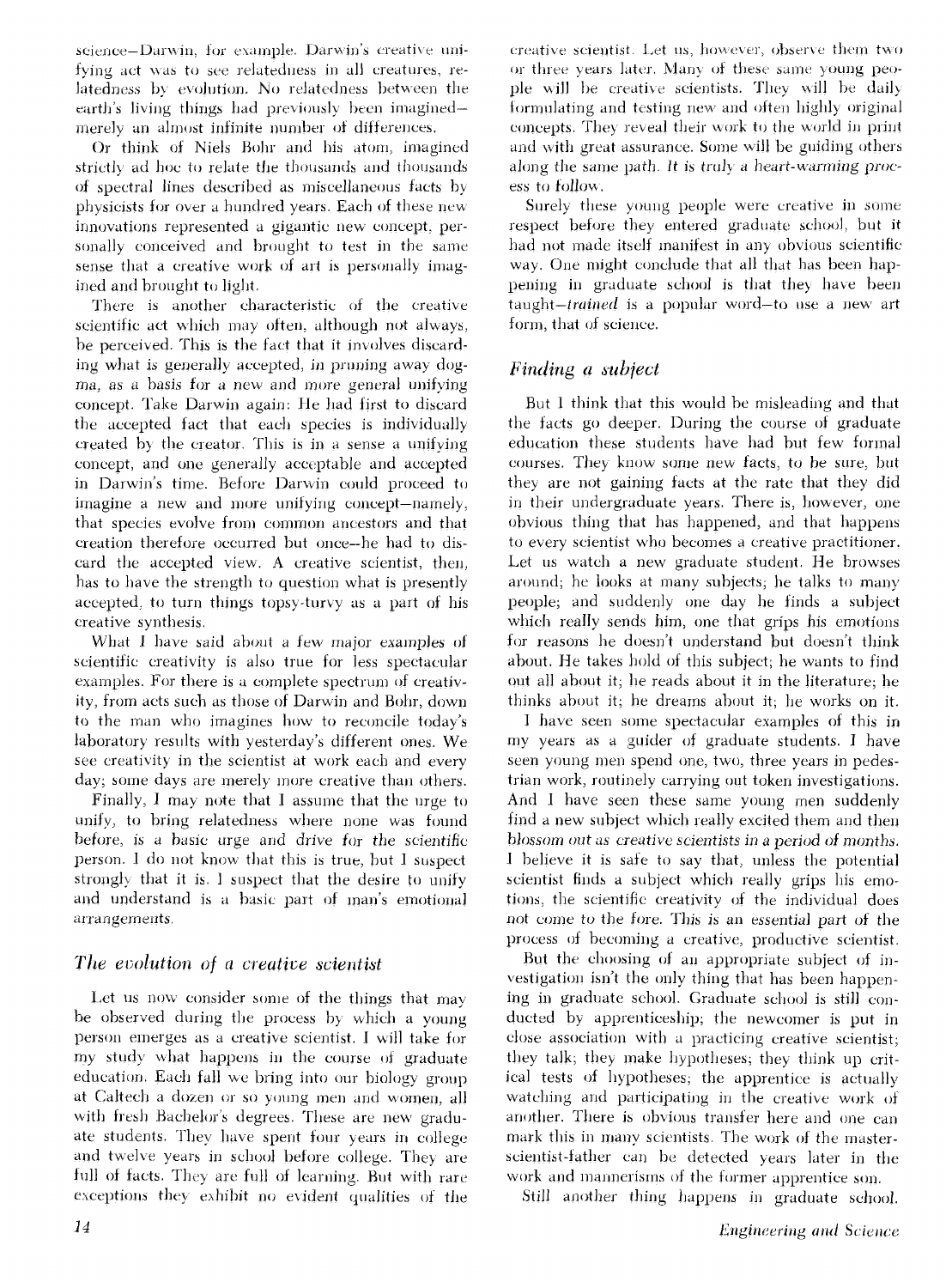Graduate school is a very permissive institution. There are no penalties for questions; everyone does it. There is little structure, the apprentice slowly gets to feel that he can question not only his immediate colleagues, but anyone, professors included. Everyone talks; everyone questions; everyone brings forth new unorthodox ideas. At its best, graduate school is a sort **ot** continuous brainstorming session, new ideas coritinuously pop out and are batted around. And in this connection there is the matter of reward. In graduate school the apprentice scientist is rewarded for his questioning, for his spontaneity, by the approval of his colleagues, by fellowships, and other symbols of material wealth. He is rewarded, perhaps for the first time, for spontaneous unorthodoxy.

Finally, as the graduate student-apprentice progresses toward becoming a creative scientist he receives responsibility-the responsibility to help others along the same path. This appears to me to be a very maturing experience, a step which helps to free the onetime apprentice from his master, to make him independent. This step involves real change from dependency to adulthood, and the challenge to help another is a catalyst which appears to make the great step easier to take.

These are some of the things which I think can be seen happening in graduate school, things that help to determine whether a student becomes a creative scientist or a pedestrian, repetitive investigator. It occurs to one naturally to ask whether we might take the little knowledge that we have of education for creativity in graduate school and apply it in the earlier stages of the educational process  $-$  in the undergraduate college years, for example.

#### *The creative scientific act*

Let us now pass to another aspect of scientific creativity and consider the creative scientific act itself. How does a scientist have a creative thought? What does he do when he wants to have a new idea? The facts are simple and they are pretty well agreed upon. The creative act follows a definite sequence of steps, which we can outline as follows:

 $(1)$  Define the question. This may in itself be a creative act, since to recognize a question which has not been asked before may take great creativity.

*(2)* Stuti with facts. Once the question has been defined, the potential scientific creator must have all the information that he can get. He may have to do some experiments; he reads the literature; he gets together all the information that he can imagine bears upon the question at *issue*.

 $(3)$  Wait. The scientist may mull the facts over, he may worry; but in principle what he has to do now is wait.

 $(4)$  A solution pops out. Perhaps many solutions pop out. Often solutions emerge to consciousness when one is half asleep, or perhaps during a daydream.

They may occur when one is talking with others, or they may happen during full but solitary consciousness. The principal point is that creative solutions occur at quite arbitrary and unpredictable times.

*(5)* Assess the solution. The scientist must now ask himself whether his new creative idea is a useful one or not: Is it good or bad? Does it actually unify everything that is present to be unified?

Steps 1, 2, and 5 above are conscious steps, they are logical. Steps *3* and 4 are not conscious; something is taking place in the preconscious, and here is the nub of the problem of scientific creativity. There are ways to get at what is happening during the waiting period, and at the time the solution pops out, Suggestions as to what is happening are contributed by the study of free association and by the many modifications of the free association process that have been applied to the study of creativity; as for example, in brainstorming, in the psychoanalytic session, the Rorschach and Thematic Apperception tests of psychologists. and in observations of creative people who talk.

#### *The nub of the problem*

All of these observations suggest that one and the same individual produces many new arrangements, new constellations, new unorthodox concepts from the same information. They suggest that what is happening during the preconscious interval before a creative solution to a problem emerges is that the facts which have previously been stuffed in to the conscious are taken to the preconscious and there jumbled and rearranged in all possible ways. From time to time one of these rearrangements emerges to consciousness - with greater frequency when certain strictures are removed, as in half sleep or in the brainstorming situation.

We are now in a position to make a formal model of the creative process. We can formulate this model as follows: The scientist who wishes to make a creative solution to a problem must first have a problem and must further possess information on the problem. Next, he must have an objective. The objective is to produce a new symmetry trom the component parts ot tliis information. Next, the information is taken into a device, the preconscious of the individual, and there subjected to random reanangement and recombination. Finally, our unconscious machinery permits the filtered release to consciousness of selected rearrangements.

The key question concerning the nature of the creative act and the creativity of individuals seems to me to lie, if the above model is correct. in what determines which rearrangements come to consciousness. Obviously, the filter process does us a good turn if it serves the objective of only releasing rearrangements that possess some new symmetry, and discards at once all rearrangements that are nonsense and which have no symmetry. But, nonetheless, the filter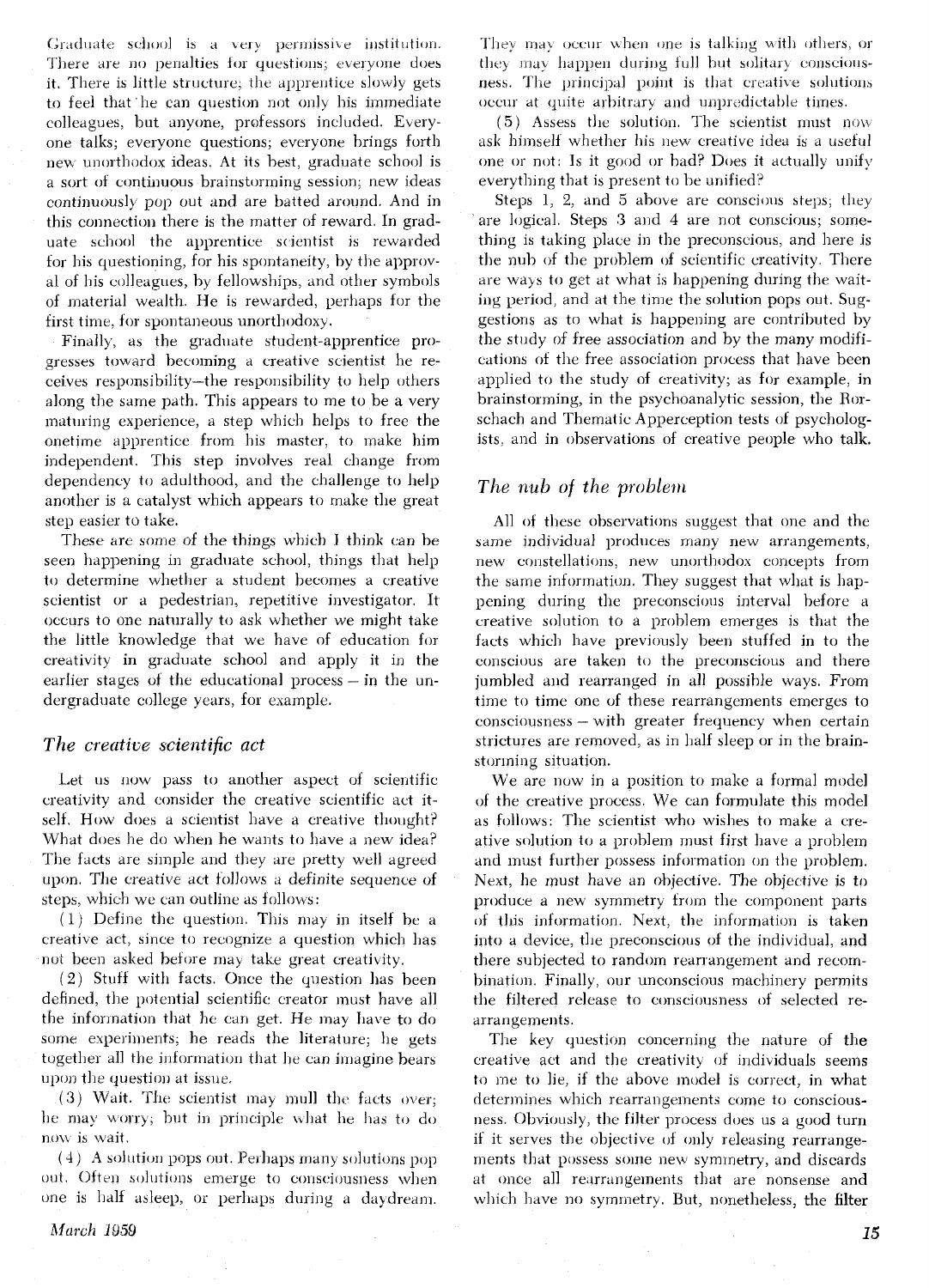process is quite evidently a highly untrustworthy instrument; it is wholly subject, because it is unconscious, to unconscious control and to the accompanying opportunities for distortion. The filter process can, for example, quite unbidden, prohibit from coming to consciousness creative rearrangements that threaten the security of the individual, that run counter to general opinion, that run counter to long forgotten prohibitions learned in childhood, and so on.

The filtering act would certainly appear to be the most vulnerable, the most unsatisfactory, and the least accessible of the components of creativity. However, I think that we may conclude that, insofar as this part of the creative process is concerned, creativity and spontaneity are closely allied, or perhaps identical. We may conclude, too, that to the extent that we preserve and nurture spontaneous behavior, we minimize the restricting influences of the filter process on creativity.

#### Some case histories

Let us now stand back and look at some selected examples of scientists at work. My examples cover the spectrum from high to very low creativity, but they are selected in a special way. In the first place, they are fictitious, but if they really existed they would all be hard-working, industrious, intelligent and meritorious people, and people who have contributed significantly to science – although with very different degrees of productivity.

My first example is a bubbling, loquacious man of proad interests; he understands any and all subjects, and he can take any problem and contribute really new solutions to it. He is verbal. In conversation on any of a wide variety of matters he will take the subject, grind away inexorably and logically for awhile, and then suddenly he will shift gears and take off in fantasy, producing one new unorthodox concept after another, reassorting all of the facts of the situation into new arrangements, mostly nonuseful.

As he works on a problem, he takes the facts and rearranges them audibly, as it were. We can imagine that we see the preconscious reassortment process at work. Among the many rearrangements produced by this man, he selects consciously with great care and logical skepticism. He discards all but a few. The few that remain are subject to exhaustive testing in every possible way. He is a man of no self-delusion, and his creative ideas, when they are finally passed on to the world at large, are always (thus far) correct. He is a man with no great measure of personal investment in his ideas; an idea is not right merely because it is his own. If logic shows that it is wrong or nonuseful, he throws it away; he couldn't care less about it. This man possesses to a high degree the characteristics of a creative, productive person.

My second example is also a man who is bubbling, spontaneous, loquacious and whimsical. He, too, takes a problem and grinds away on it audibly. Here again we imagine that we see and hear the rearranging, reshuffling process at work, the rearrangements coming out as successive fantasies. He is much less rigorous than the preceding individual in the final selection and assessment of his many new and fanciful ideas, and many have proved to be incomplete or even wrong. But his contributions have been tremendous. He, too, has the ability to throw away his own ideas when they are shown by others to be erroneous. Even his mistakes have been useful for the progress of science.

My third example is a quiet man, a lone worker, who does, however, produce creative and quite new ideas. These have reshaped the world of science. But he holds with equal tenacity ideas which appear to be merely capriciously unorthodox. He is a man with tremendous personal investment in his creative notions, right or wrong. A questioner of any idea, no matter whether good or bad, becomes at once a personal enemy. This man exemplifies the trait, common to us all, of feeling that his views must be correct because he wants so much to have them be.

My fourth example is another loquacious bubbler who spouts out a continuous succession of new ideas. But he has, unfortunately, essentially no ability to distinguish logically good new concepts from bad notions. In following up the bad with the good he wastes his effort and, as a result, his scientific impact has been much smaller than it should properly have been.

My next example is a quiet person of tremendous erudition, full of facts, a creative poser of good questions. He poses a question, he gets the facts and then more facts, but the creative rearrangement of these facts into a unified picture does not come. Repeatedly now this has happened. Time and again the facts so laboriously gathered have been unified by others. How frustrating!

My final example is of a hard-working, knowledgeable person, an able experimenter, but with neither the ability to pose new questions nor to solve creatively a problem posed by others. Always a follower, his work is repetitive and tends toward the determination of further significant figures in important constants. He is a useful person, a technician, but not creative. He comes close, perhaps, to the common picture of a scientist in our culture.

### Perturbations of the creative process

Let us now turn to some of the troubles implicit in these case histories which beset the creative scientist, and indeed the creative worker generally. We will disregard such obvious matters as the fact that many scientists work under restrictive surroundings for mere money. More pressing are the aspects summarized by Lawrence Kubie in his book, The Neurotic Distortion of the Creative Process, and in two articles